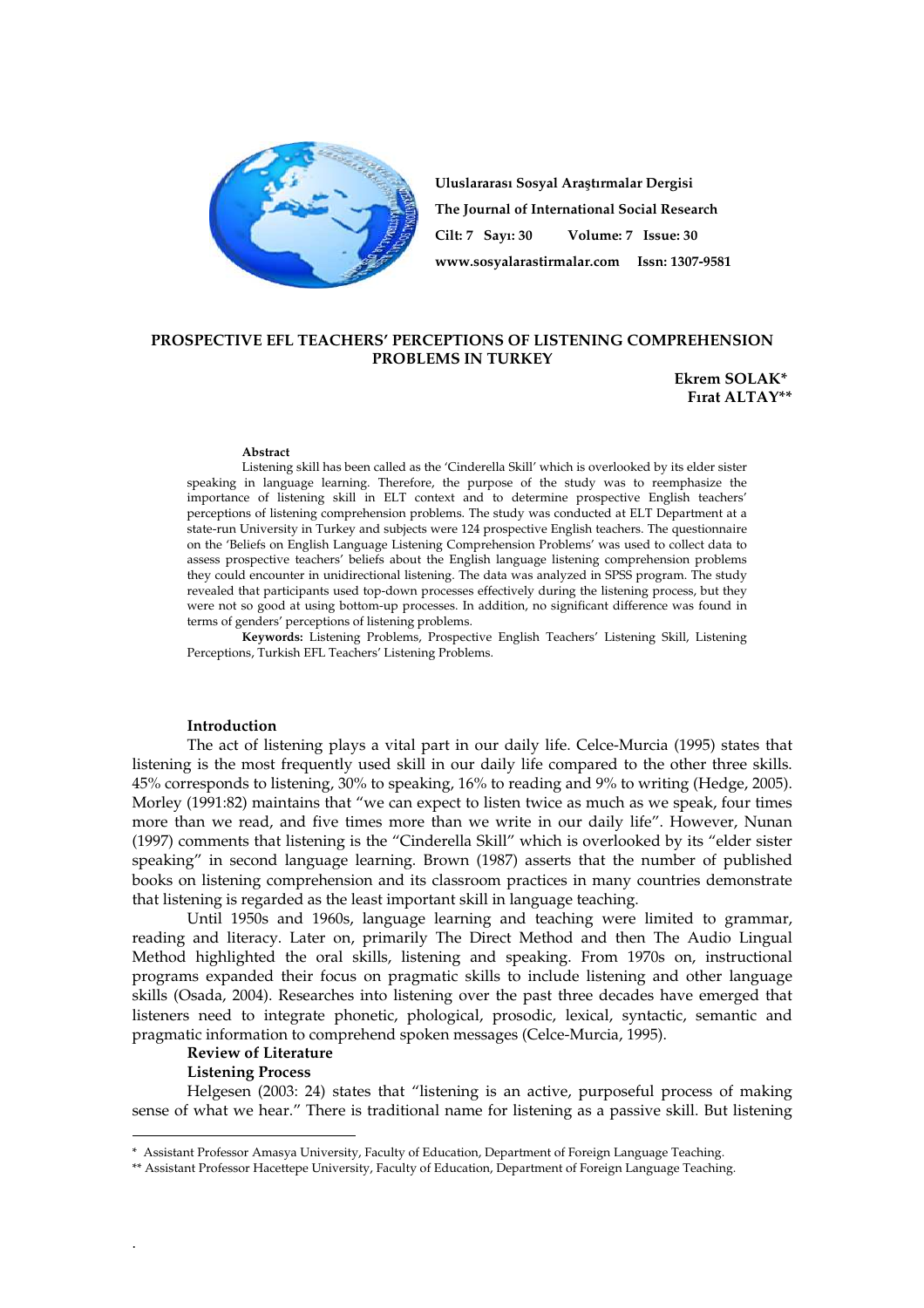has been called as an active skill that involves many processes. Byrnes (1984) characterizes listening comprehension as "a highly complex problem-solving activity that can be broken down into a set of distinct sub-skills." A listener benefits from guessing, anticipating, checking, interpreting, interacting and organizing and accommodating their prior knowledge of meaning and form (McDonough and Shaw, 1993).

Rost (1990) maintains that "listeners co-author the discourse and they construct it by their responses." Rost also (1994) points out that listening plays a key role in the language classroom because it can be considered a source of input for the learner. If a learner does not comprehend the input correctly, any learning cannot be realized. Therefore, listening is vital for speaking.

Some researchers have proved that comprehensible input and output are equally important for language acquisition (Swain, 1995). According to Rost (2001), the main difference between more successful and less successful language learners is their ability to use listening skill as a means of acquisition.

Language learners may encounter some difficulties in understanding the incoming speech. Hedge (2005) divides these difficulties into two as internal and external problems. Internal problems can be listed as the lack of motivation, high level of anxiety, lack of knowledge of the topic under discussion and unknown vocabulary of what is being heard. On the other hand, external problems are related to listeners' failure in understanding as a result of the speakers' characteristics and environmental noises. According to Luchini (2009), there are also other external factors which can be a real obstacle for aural comprehension in terms of phonology like the diversity of speakers' accents, the substitution, omission, and addition of certain sounds and differences. In addition, the length of listening taped-texts, the low quality of the recordings, the distance between the students and the tape recorder and the lack of knowledge of some listening strategies also hinder comprehension.

Luchini (2009: 322) also makes some suggestions to overcome comprehension problems. These are "guessing from context, avoiding listening to word by word, using knowledge of the language to understand key words and activating general knowledge".

# **Listening Strategies**

Buck (2001:104 ) defines strategies as "the thought of ways in which a learner approaches and manages a task." He classifies strategies as cognitive and metacognitive. For him, "Cognitive Strategies are the mental activities related to the comprehending and storing input in working memory or long-term memory for later retrieval" (Richards 2008:11). This group consists of three processes as Comprehension Process, Storing and Memory Processes, Using and Retrieval Processes. On the other hand, "Metacognitive Strategies are conscious or unconscious mental activities that perform an executive function in the management of cognitive strategies" (Richards 2008:11). These are assessing the situation, monitoring, selfevaluating and self-testing.

# **Approaches to Listening**

Researchers mainly have paid attention to top-down and bottom-up processing in listening comprehension. Kurita (2012:32) defines top-down and bottom up processing as "the use of background knowledge in understanding the meaning of a message. Bottom-up processing, on the other hand, refers to using the incoming input as the basis for understanding the message." According to (Vandergrift, 2007), top-down and bottom-up processes usually interact to make spoken input sensible.

Anderson (2009) proposes a different model of language comprehension and divides the language comprehension process into three stages as perception, parsing and utilization. "The first stage is encoding the spoken message; the second stage is the parsing stage, in which the words in the message are transformed into a mental representation of the combined meaning of the words. The third stage is the utilization stage, in which listeners use the mental representation of the sentence's meaning. If the sentence is a question, they may answer; if it is an instruction, they may obey." (Anderson 2009 cited in Kurita 2012: 33).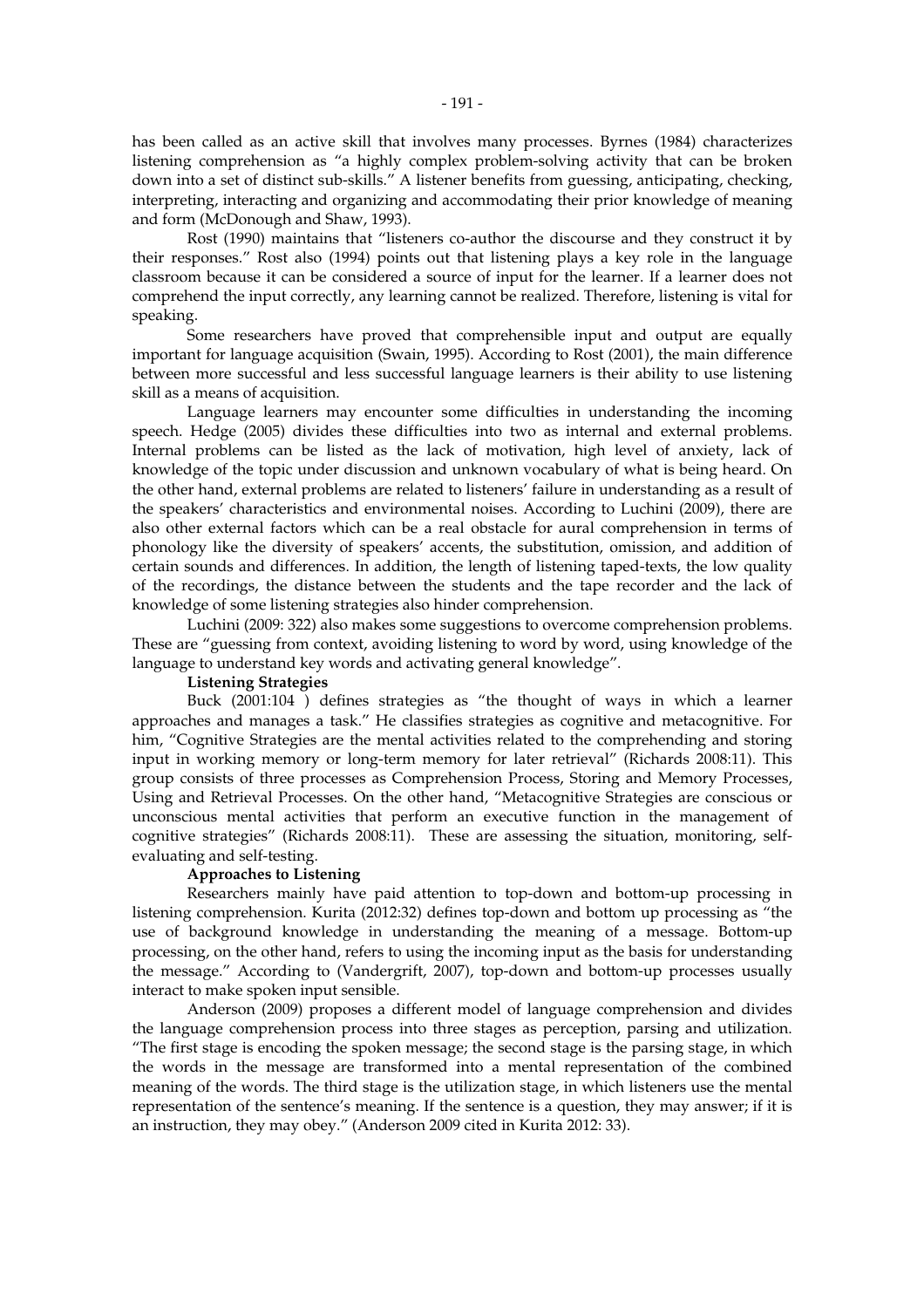## **Methodology**

The purpose of the study is to determine prospective English teachers' perceptions on their English language listening comprehension problems. Since listening skill is a vital part of daily life communication, determining the obstacles in listening comprehension can help prospective English teachers to reach a better comprehension in the target language. In this study, following research questions will be answered:

- 1. What are the most common listening problems which prospective English teachers encounter during listening process?
- 2. Do the listening comprehension problems differ in terms of gender?
- 3. What are the factors affecting effective listening comprehension and to what extent do each factor influence this process?

# **Instrument**

The questionnaire on the "beliefs on English Language Listening Comprehension Problems" was used to collect data to assess prospective teachers' beliefs about the English language listening comprehension problems they may encounter in unidirectional listening (Lotfi, 2012). There are forty-items in the questionnaire with six distinct factors. The six factors and their Cronbach's alpha values are as follows. Process (.90), input (.86), listener (.87), task ( .84), affect (.72 )and context (.66 ). The reliability coefficient of the questionnaire is (.95).

#### **Subjects**

The study was conducted at a state-run University, English Language Teaching Department in Turkey. The participants were 124 prospective English teachers majoring English Language Teaching and taking up the lecture of teaching language skills during 2012-2013 academic year. The group had similar characteristics with respect to age and educational background. Gender distribution was 86 females and 38 males.

## **Findings and Results**

Table 1 presents the three items with the highest and lowest means.

| Items                                                                              | N   | М    | sd   |
|------------------------------------------------------------------------------------|-----|------|------|
| 1 Before listening, it is difficult for me to predict from the visuals what I will |     |      |      |
| hear.                                                                              | 124 | 2,66 | 0.65 |
| 5 I have difficulty with finding out what the main purpose of the listening        |     |      |      |
| task I am going to do is.                                                          | 124 | 2,64 | 0.62 |
| 10 I have difficulty to check my understanding of the text based on what I         |     |      |      |
| already know about the topic while listening                                       | 124 | 2,51 | 0,71 |
| 18 I find it difficult to understand the listening text when speakers speak        |     |      |      |
| with varied accents                                                                | 124 | 1,41 | 0,71 |
| 13 I find it difficult to understand listening texts in which there are too many   |     |      |      |
| unfamiliar words                                                                   | 124 | 1,37 | 0,7  |
| 14 I find it difficult to understand the meaning of words which are not            |     |      |      |
| pronounced clearly                                                                 | 124 | 1,34 | 0,68 |

Table 1. Items reported with the highest and lowest means

Participants mostly disagreed with item 1 saying before listening; it is difficult for me to predict from the visuals what I will hear. This item has a mean of 2,66. Next disagreed item with the highest mean, 2,64, was the item 5 explaining I have difficulty with finding out what the main purpose of the listening task I am going to do is. Following this, participants were against the item 10 with a mean of 2,51 stating they have difficulty to check their understanding of the text based on what they already know about the topic while listening. On the other hand, As of the three items which participants disagreed the least, item 14 saying I find it difficult to understand the meaning of words which are not pronounced clearly had a mean of 1,34. Next, item 13 came with a mean of 1,37 citing I find it difficult to understand listening texts in which there are too many unfamiliar words. Finally, participants disagreed with the item 18 at a mean of 1,41 that I find it difficult to understand the listening text when speakers speak with varied accents. All in all, while the most disagreed items were related to process, the least disagreed items were about input.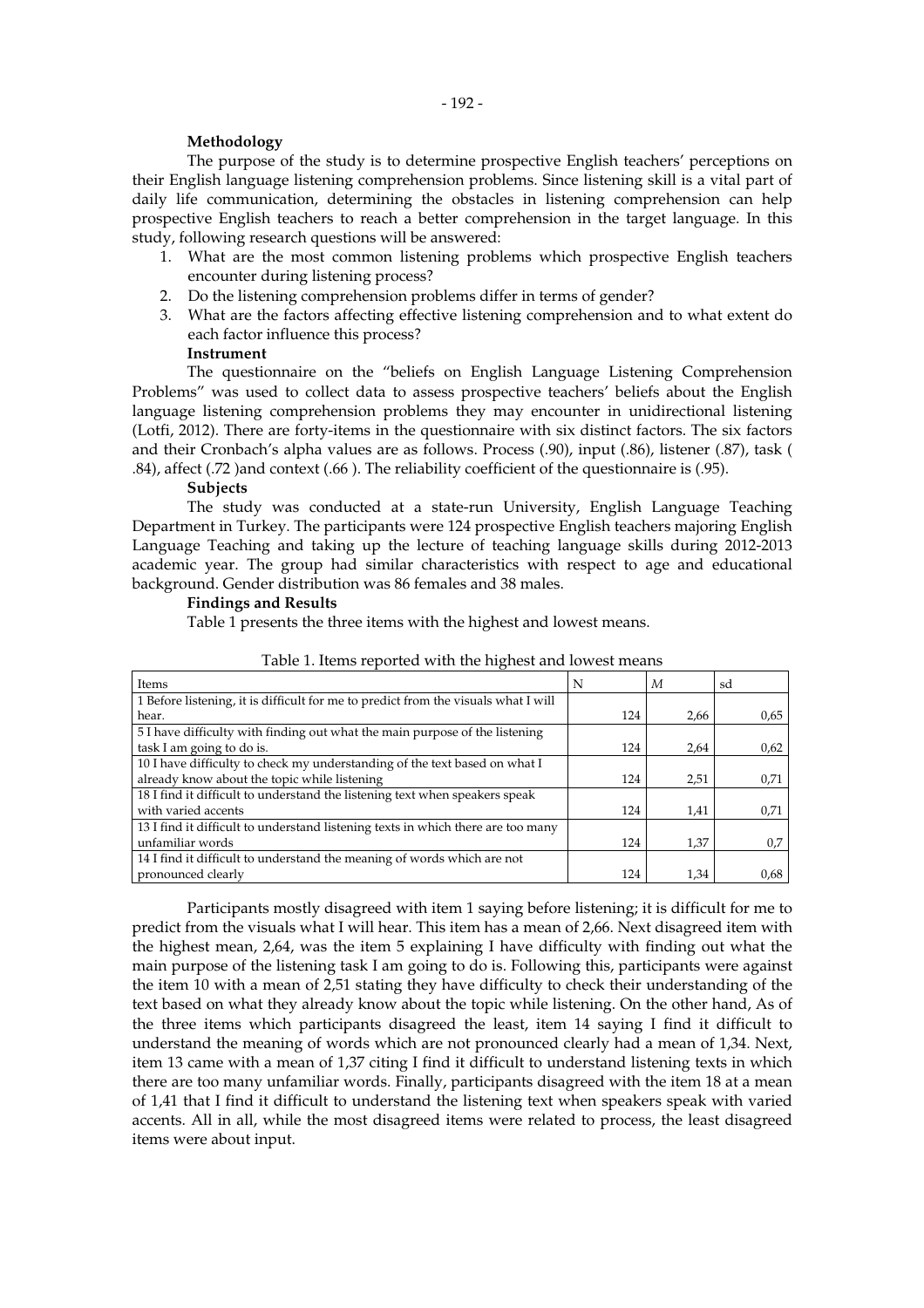Table 2 displays the items which were reported with the highest and lowest means to

| Items                                                                           | N(31%) | M    | sd   |
|---------------------------------------------------------------------------------|--------|------|------|
| 6 when I listen to texts in English; I experience difficulty with listening for |        |      |      |
| the main idea of the text                                                       | 38     | 2,65 | 0,1  |
| 5 I have difficulty with finding out what the main purpose of the listening     |        |      |      |
| task I am going to do is                                                        | 38     | 2,57 | 0.1  |
| 9 I find it difficult to make a mental summary of information gained            |        |      |      |
| through listening                                                               | 38     | 2,55 | 0,1  |
| 7 I find it challenging to focus on the text when I have trouble                |        |      |      |
| understanding                                                                   | 38     | 1,52 | 0,76 |
| 13 I find it difficult to understand listening texts in which there are too     |        |      |      |
| many unfamiliar words.                                                          | 38     | 1,52 | 0,79 |
| 21 I have difficulty understanding speakers with unfamiliar accents             | 38     | 1,52 | 0,79 |

Table 2. the items which were reported with the highest and lowest means to male.

male.

In this group, there were totally 38 (31%) male subjects. They mostly disagreed with item 6 when they listen to texts in English; they experience difficulty with listening for the main idea of the text. This item has a rate of 2,65. Next, item 5 got the highest mean, 2,57, stating I have difficulty with finding out what the main purpose of the listening task I am going to do is. Following this, participants disagreed with item 9 at a rate of 2,55 that they find it difficult to make a mental summary of information gained through listening. On the other hand, three items, which got the lowest means at a rate of 1,52 each, are items 7,13,21. In item 21, participants maintained that they have difficulty understanding speakers with unfamiliar accents. As for item 13, subjects disagreed with the idea that they find it difficult to understand listening texts in which there are too many unfamiliar words. Finally, item 7 cited that they find it challenging to focus on the text when they have trouble understanding. All in all, while all the items with the highest means were related to process, the items with the lowest means were generally about input.

Table 3 indicates the items which were reported with the highest and lowest means to female.

| Items                                                                         | $N$ (%69) | М    | sd   |
|-------------------------------------------------------------------------------|-----------|------|------|
| 1 Before listening, it is difficult for me to predict from the visuals what I |           |      |      |
| will hear                                                                     | 86        | 2.73 | 0.6  |
| 5 I have difficulty with finding out what the main purpose of the listening   |           |      |      |
| task I am going to do is                                                      | 86        | 2,67 | 0.67 |
| 2 It is difficult for me to relate what I hear with something from an earlier |           |      |      |
| part of the listening text                                                    | 86        | 2,54 | 0,71 |
| 40 Unclear sounds resulting from poor acoustic conditions of the classroom    |           |      |      |
| interfere with my listening comprehension                                     | 86        | 1,4  | 0.74 |
| 16 I find it difficult to understand well when speakers speak too fast        | 86        | 1,36 | 0.64 |
| 18 I find it difficult to understand the listening text when speakers speak   |           |      |      |
| with varied accents.                                                          | 86        | 1,34 | 0.64 |

Table 3. The items which were reported with the highest and lowest means to female.

In this group, there were totally 86 (69%) female subjects. They mostly disagreed with item 1 saying before listening, it is difficult for me to predict from the visuals what I will hear. This item has a rate of 2,73. Next, item 5 got the highest mean, 2,67, stating 'I have difficulty with finding out what the main purpose of the listening task I am going to do is'. Following this, participants disagreed with item 2 at a rate of 2,54 that it is difficult for me to relate what I hear with something from an earlier part of the listening text. On the other hand, three items, which got the lowest means were as follows: In item 18, at a rate of 1,34, participants maintained that I find it difficult to understand the listening text when speakers speak with varied accents. As for item 16, subjects disagreed with the idea at a rate of  $1,36$  that I find it difficult to understand well when speakers speak too fast. Finally, item 40 stated that unclear sounds resulting from poor acoustic conditions of the classroom interfere with my listening comprehension. All in all,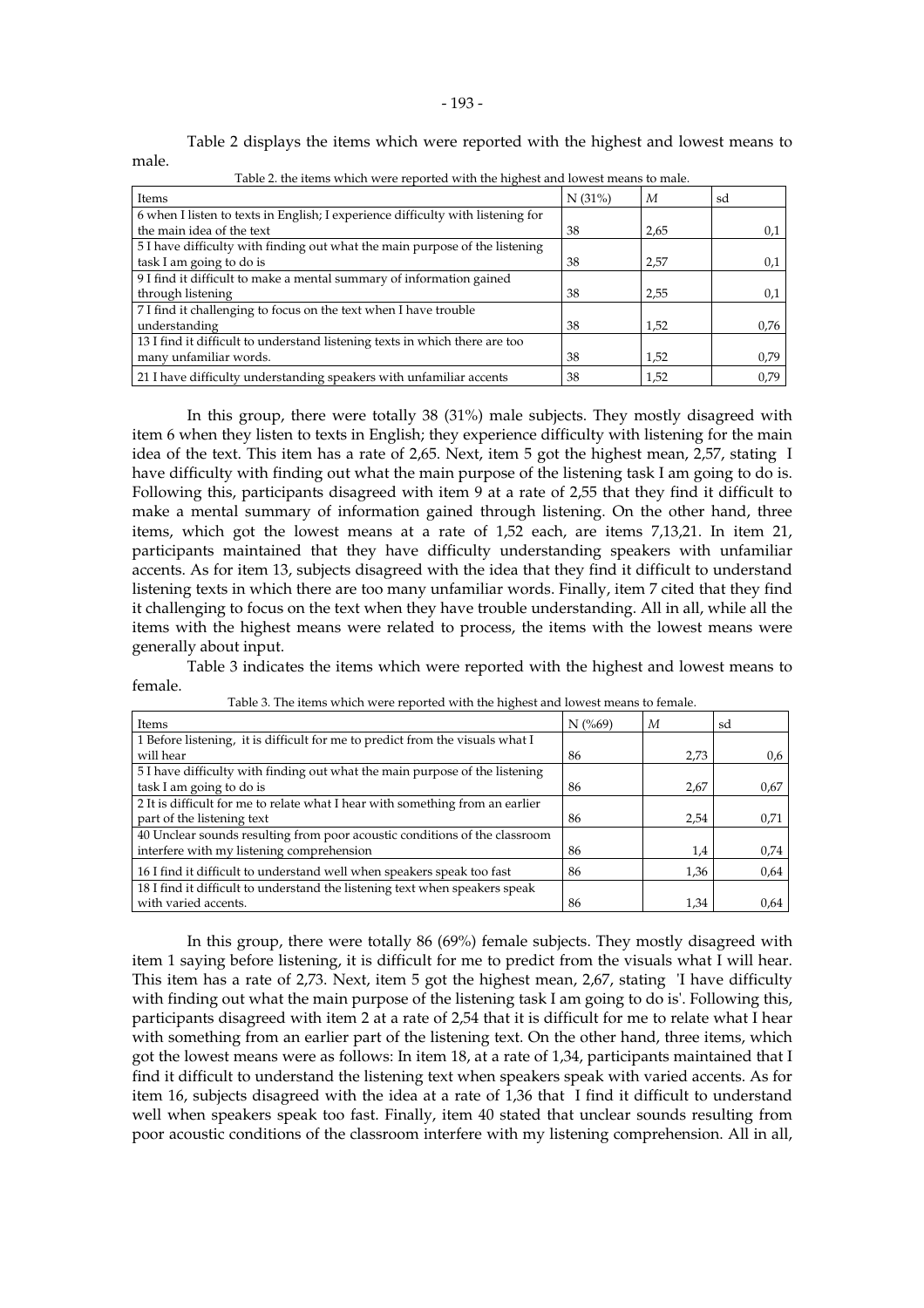similar to male group, while all the items with the highest means were related to process, the items with the lowest means were generally about input.

The first factor, labeled process, consists of 12 items and reflects learners' beliefs about listening problems associated with different aspects of listening comprehension process. Process here refers to "the way in which learners use different kinds of signals to interpret what they hear" (Rubin, 1994). In fact, items loading on this factor describe learners' beliefs about problems related to two types of processing identified by Rubin, that is, using cognitive and metacognitive strategies while listening. These strategies deal with the difficulties learners believe they have in applying cognitive strategies of between-parts inferencing, prediction, personal elaboration, linguistic inferencing, summarization, contextualization and listening for the main idea (Lutfi, 2012). The others deal with the difficulties learners believe they have in using metacognitive strategies of planning, monitoring and evaluation. In this questionnaire, while items 4,5,7,10,12 were about metacognitive strategies, items 1,2,3,6,8,9,11 were on cognitive strategies. Table 4. Process

| 1 avie 4. 1 1 ocess                                        |               |     |                  |      |
|------------------------------------------------------------|---------------|-----|------------------|------|
| Items                                                      | Strategy type | N   | $\boldsymbol{M}$ | sd   |
| 1 Before listening, it is difficult for me to predict from |               |     |                  |      |
| the visuals what I will hear                               | cognitive     | 124 | 2,66             | 0,65 |
| 5 I have difficulty with finding out what the main         |               |     |                  |      |
| purpose of the listening task I am going to do is.         | metacognitive | 124 | 2,64             | 0,62 |
| 10 While listening, I have difficulty to check my          |               |     |                  |      |
| understanding of the text based on what I already          |               |     |                  |      |
| know about the topic.                                      | metacognitive | 124 | 2,51             | 0,71 |
| 6 When I listen to texts in English, I experience          |               |     |                  |      |
| difficulty with listening for the main idea of the text.   | cognitive     | 124 | 2,5              | 0,75 |
| 2 It is difficult for me to relate what I hear with        |               |     |                  |      |
| something from an earlier part of the listening text.      | cognitive     | 124 | 2,49             | 0,73 |
| 9 I find it difficult to make a mental summary of          |               |     |                  |      |
| information gained through listening                       | cognitive     | 124 | 2,49             | 0,73 |
| 3 While listening, I have problems making                  |               |     |                  |      |
| meaningful personal associations with the new              |               |     |                  |      |
| information                                                | cognitive     | 124 | 2,21             | 0,87 |
| 12 After listening, I find it difficult to evaluate the    |               |     |                  |      |
| overall accuracy of my comprehension.                      | metacognitive | 124 | 2,2              | 0,79 |
| 8 While listening, I find it difficult to guess the        |               |     |                  |      |
| meaning of unknown words by linking them to                |               |     |                  |      |
| known words                                                | cognitive     | 124 | 2,16             | 0,84 |
| 11 I find it difficult to use the context to guess those   |               |     |                  |      |
| parts of a listening text that I cannot hear clearly       | cognitive     | 124 | 1,91             | 0,88 |
| 4 During listening, I have difficulty checking             |               |     |                  |      |
| whether I correctly understand the meaning of the          |               |     |                  |      |
| whole chunks of the listening text                         | metacognitive | 124 | 1,78             | 0,84 |
| 7 I find it challenging to focus on the text when I        |               |     |                  |      |
| have trouble understanding.                                | metacognitive | 124 | 1,54             | 0,81 |
| Total                                                      |               |     | 2,25             |      |

In this factor, the item which got the highest mean was item 1 at rate of 2,66 mean. That is, participants mostly disagreed that before listening, it was difficult for them to predict from the visuals what they heard. Next highest mean, 2,64, had item 5 saying I have difficulty with finding out what the main purpose of the listening task I am going to do is. Following this, participants disagreed with the idea at rate of 2,51 that while listening, they have difficulty to check their understanding of the text based on what they already know about the topic. As for items with the lowest means, item 7 citing I find it challenging to focus on the text when I have trouble understanding was marked at a rate of 1,54 mean. After this, participants disagreed with item 4 at rate of 1,74 mean that During listening, they have difficulty checking whether they correctly understand the meaning of the whole chunks of the listening text. Finally, item 11 saying I find it difficult to use the context to guess those parts of a listening text that I cannot hear clearly was scored at a rate of 1,91.The average of 12 items in this factor was 2,25.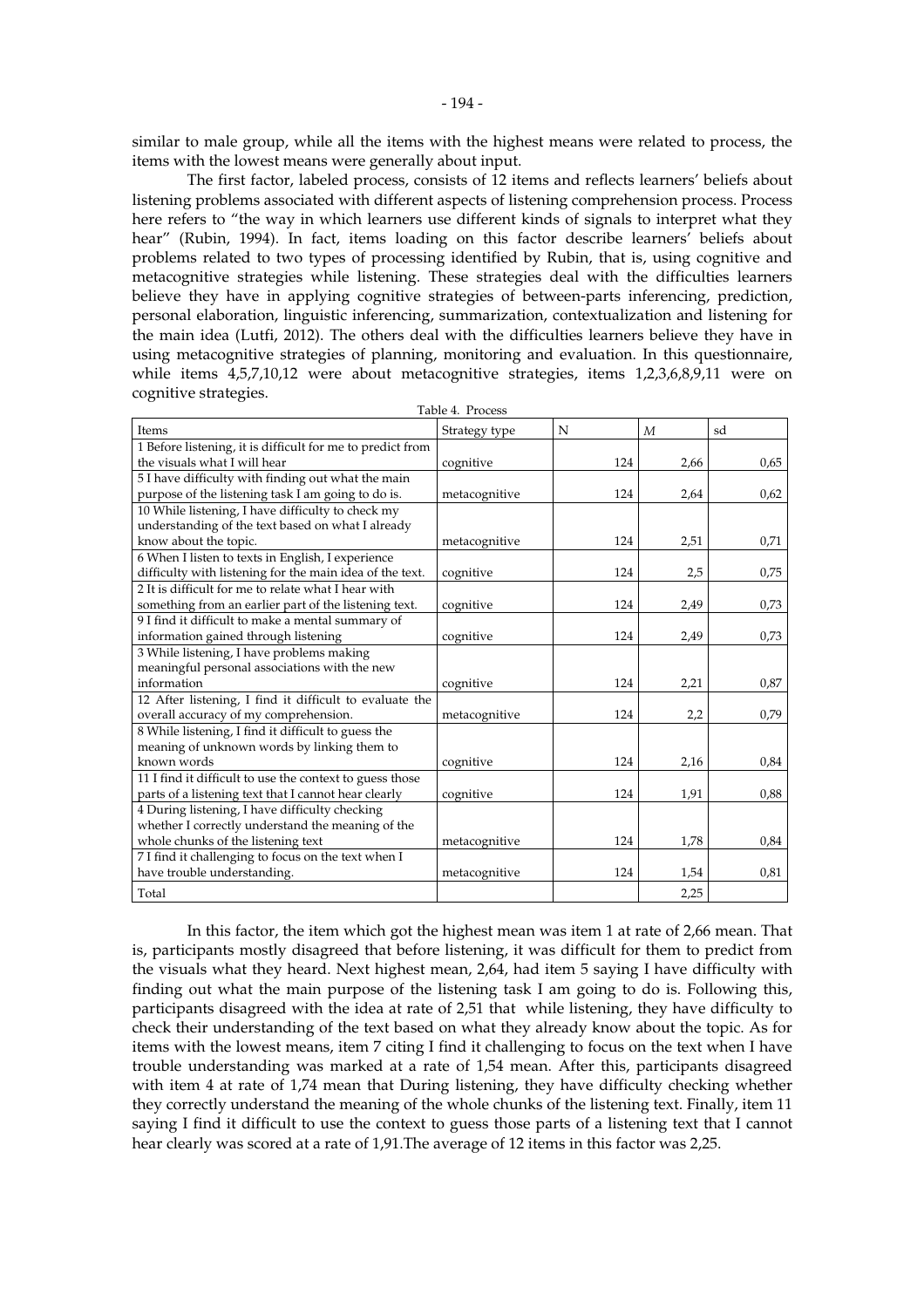The second factor, labeled input, consists of nine items and represents learners' beliefs about problems related to different aspects of aural input. Input here is defined as the target language discourse that reaches the learners' auditory system in unidirectional listening (Field, 2008). This factor contains learners' beliefs about problems related to such input characteristics as vocabulary, speech clarity, and grammatical structure of the text, speech rate, prosodic features, accent, and pause and text length (Rubin, 1994).

| Items                                                   | characteristics   | N   | M    | sd   |
|---------------------------------------------------------|-------------------|-----|------|------|
| 15 I find it difficult to understand listening texts    |                   |     |      |      |
| which have difficult grammatical structures.            |                   |     |      |      |
|                                                         | structure         | 124 | 1,8  | 0,88 |
| 20 I find it difficult to interpret the meaning of a    |                   |     |      |      |
| long listening text.                                    | text length       | 124 | 1,79 | 0,85 |
| 19 I find it difficult to understand the listening text |                   |     |      |      |
| when the speaker does not pause long enough.            | pause             | 124 | 1,61 | 0,77 |
| 17 Unfamiliar stress and intonation patterns of         |                   |     |      |      |
| English interfere with my listening comprehension.      | prosodic features | 124 | 1,56 | 0,8  |
| 21 I have difficulty understanding speakers with        |                   |     |      |      |
| unfamiliar accents                                      | accent            | 124 | 1,46 | 0,75 |
| 16 I find it difficult to understand well when          |                   |     |      |      |
| speakers speak too fast.                                |                   |     |      |      |
|                                                         | speech rate       | 124 | 1,44 | 0,69 |
| 18 I find it difficult to understand the listening text |                   |     |      |      |
| when speakers speak with varied accents.                | accent            | 124 | 1,41 | 0,71 |
| 13 I find it difficult to understand listening texts in |                   |     |      |      |
| which there are too many unfamiliar words.              | vocabulary        | 124 | 1,37 | 0.7  |
| 14 I find it difficult to understand the meaning of     |                   |     |      |      |
| words which are not pronounced clearly.                 | speech clarity    | 124 | 1,34 | 0.68 |
| Total                                                   |                   |     | 1,53 |      |

Table 5. Input

In this factor, Item 15 had the highest rate of mean,1,8. In other words, participants disagreed that they find it difficult to understand listening texts which have difficult grammatical structures. The next item which got the highest mean, 1,79, was item 20 saying I find it difficult to interpret the meaning of a long listening text. As for the items with the lowest rates, item 14 had a mean of 1,34. In this item, participants disagreed with the idea that they find it difficult to understand the meaning of words which are not pronounced clearly. Following this, item 13 stating 'I find it difficult to understand listening texts in which there are too many unfamiliar words' had a mean of 1,37. The average of all the items in this factor is 1,53.

The third factor, labeled listener, comprises 10 items and reflects learners' beliefs about listeners' characteristics identified in the literature as having considerable impact on L2 learners' listening comprehension. Therefore, the factor contains learners' beliefs about problems associated with characteristics, such as attention, attitude and memory (Rubin, 1994; Hasan, 2000).

| Items                                                      | characteristics | N   | M    | sd   |
|------------------------------------------------------------|-----------------|-----|------|------|
| 23 I am slow to recall the meaning of words that sound     |                 |     |      |      |
| familiar.                                                  | memory          | 124 | 2,37 | 0,77 |
| 25 During listening, although some words sound             |                 |     |      |      |
| familiar, it is difficult for me to recall their meaning   |                 |     |      |      |
| immediately.                                               | memory          | 124 | 2,29 | 0,85 |
| 26 When I hear the new words, I forget the content         |                 |     |      |      |
| which was mentioned before.                                | memory          | 124 | 2,29 | 0,83 |
| 31 I have difficulty understanding a listening text        |                 |     |      |      |
| because I cannot understand every single word I hear.      | attitude        | 124 | 2,27 | 0,85 |
| 30 I have difficulty comprehending the listening text      |                 |     |      |      |
| because I don't know which strategy to use while           |                 |     |      |      |
| listening.                                                 | attitude        | 124 | 2,26 | 0.81 |
| 29 I find it difficult to really concentrate on listening. | attention       | 124 | 2,22 | 0,84 |

Table 6. Listener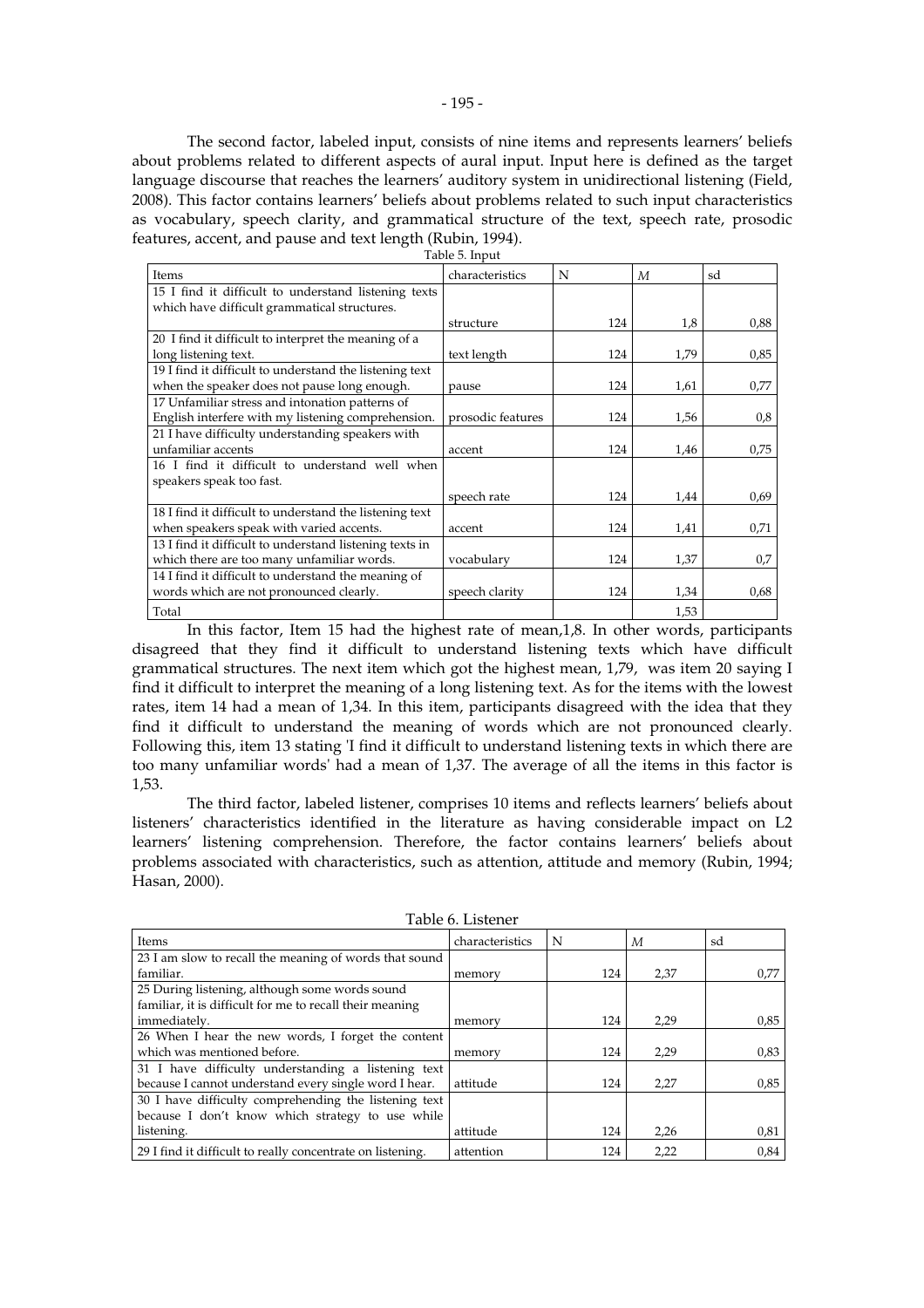| 24 I find it difficult to quickly remember words or      |           |     |      |      |
|----------------------------------------------------------|-----------|-----|------|------|
| phrases I have just heard.                               | memory    | 124 | 2,19 | 0,83 |
| 27 I lose the flow of speech because I concentrate very  |           |     |      |      |
| hard on understanding every word or phrase I hear.       | attention | 124 | 2.12 | 0.87 |
| 22 When thinking about meaning of unfamiliar words,      |           |     |      |      |
| I neglect the next part of the listening text            | attention | 124 |      | 0,88 |
| 28 I find it difficult to remember the meaning of a long |           |     |      |      |
| listening text                                           | memory    | 124 | 1,8  | 0,88 |
| Total                                                    |           |     | 2.18 |      |

In this factor, in item 23 participants disagreed at a rate of 2,37 mean that they are slow to recall the meaning of words that sound familiar. Next highest mean,2,29, belonged to the item 25 saying 'during listening, although some words sound familiar, it is difficult for me to recall their meaning immediately'. As for the items with the lowest means, in item 28, participants disagreed at a rate of 1,8 mean that they find it difficult to remember the meaning of a long listening text. Following this, item 22 had a mean of 2 stating when thinking about meaning of unfamiliar words, they neglect the next part of the listening text. All in all, the average of all items in this factor was 2,18.

The fourth factor, labeled task, includes three items and reflects learners' beliefs about problems associated with characteristics of listening tasks. Task characteristics refer to "variation in the purpose for listening and associated responses" (Rubin, 1994). Items on this factor represent learners' beliefs about listening problems associated with task type and type of responses demanded when answering global and local questions. Table 7. task

| TAVIC 7. RIJN     |     |      |      |
|-------------------|-----|------|------|
| characteristics   | N   | М    | sd   |
|                   |     |      |      |
| task type         | 124 | 2,36 | 2,36 |
|                   |     |      |      |
|                   |     |      |      |
| local questions   | 124 | 2.25 | 2,25 |
|                   |     |      |      |
|                   |     |      |      |
| type of responses | 124 | 2,23 | 0,82 |
|                   |     | 2,28 |      |
|                   |     |      |      |

In this factor, while item 34 had the highest mean as 2,36, item 33 had the lowest mean as 2,23. In item 34, participants disagreed at a rate of 2,36 mean that they find it difficult to answer wh-questions in a listening task. In item 33 with a mean of 2,23, participants find it difficult to do listening tasks for which they need to combine information to make generalization while listening to the text. All in all, the average of three items in this factor is 2,28.

The fifth factor, labeled affect, consists of four items and reflects learners' beliefs about problems related to affective dimension of listening. Learners' beliefs about their affective responses to instances of comprehension failure are reflected regarding the level of anxiety they experience in L2 listening. Table 8. Affect

|                                                     | Tavic 0. Aliect       |     |      |      |
|-----------------------------------------------------|-----------------------|-----|------|------|
| Items                                               | characteristics       | N   | М    | sd   |
| 37 I find it difficult to reduce my anxiety before  |                       |     |      |      |
| doing the listening task.                           | level of anxiety      | 124 | 2.24 | 0,84 |
| 35 I stop listening when I have problems in         |                       |     |      |      |
| understanding a listening text.                     | comprehension failure | 124 | 2,18 | 0.83 |
| 38 Before doing listening comprehension tasks, I    |                       |     |      |      |
| fear that I cannot understand what I will hear.     | level of anxiety      | 124 | 2.06 | 0,94 |
| 36 If I don't arrive at a total comprehension of an |                       |     |      |      |
| oral text, I feel disappointed.                     | comprehension failure | 124 | 1,7  | 0,82 |
|                                                     |                       |     | 2,0  |      |

In this factor, participants disagreed at a rate of 2,24 in item 37 that they find it difficult to reduce their anxiety before doing the listening task. On the other hand, item 36 had the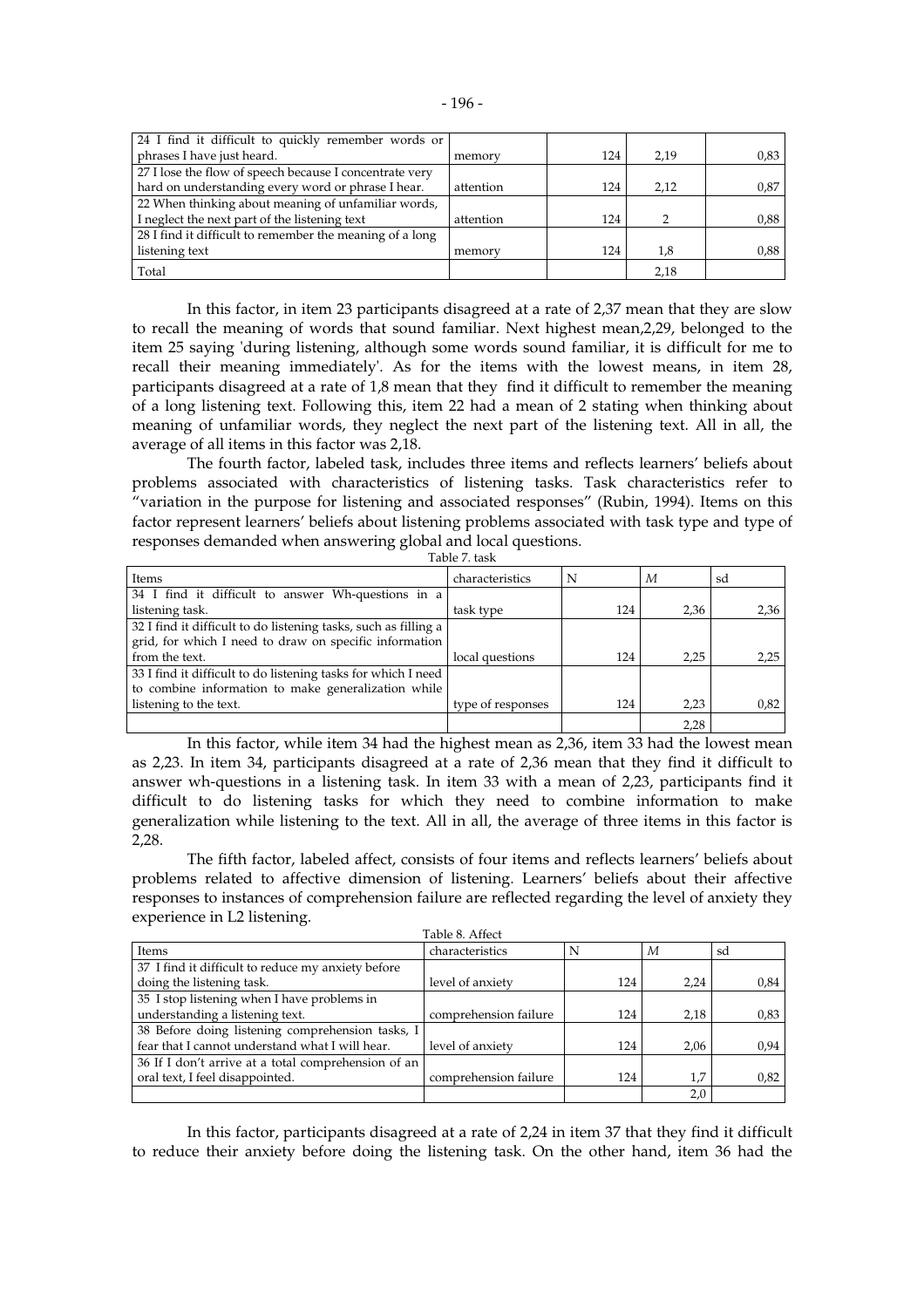lowest mean in this factor stating If they don't arrive at a total comprehension of an oral text, they feel disappointed. Finally, the average of four items in this group was 2,0.

The sixth factor, labeled context, reflects learners' beliefs about unfavorable characteristics of the learning context affecting listening comprehension. The factor contains two items reflecting learners' beliefs about the adverse effect of distracters available in the learning context on their listening comprehension.

| Items                                                                                 |     | M    | sd   |
|---------------------------------------------------------------------------------------|-----|------|------|
| 39 Unclear sounds resulting from a poor-quality CD-player interfere with my listening |     |      |      |
| comprehension.                                                                        | 124 | 1.41 | 0.67 |
| 40 Unclear sounds resulting from poor acoustic conditions of the classroom interfere  |     |      |      |
| with my listening comprehension                                                       | 124 |      | 0.74 |

The items under this factor specifically reflect learners' belief about the listening difficulties caused by such contextual features as inferior machine to play recordings and acoustically unsuitable rooms for the use of recorded materials. In this factor, the mean and average of both items was 1,41 which could be considered a low value in comparison with other factors.

## **Discussion and Conclusion**

Listening comprehension is a highly complex problem solving activity that can be broken down into a set of distinct factors like process, listener, input, task, affect and context. According to the data collected, participants do not have any problems in finding out the main idea of the listening task and checking what is already known about a topic. In other words, participants use top-down processes effectively during the listening process.

On the other hand, participants have difficulties in understanding the words which are not pronounced clearly and spoken with varied accents. In addition, presence of too many unfamiliar words in text is a reason for the failure in comprehension. In other words, participants are not good at using bottom-up processes effectively. Juan and Abidin (2013) explored the English listening comprehension problems of university international students from China and their study revealed that the lack of prior knowledge in English vocabulary inhibited their understanding in the listening process.

Richards (2008;6) suggests the following examples of tasks that develop bottom-up listening skills in the classroom. "a) identify the referents of pronouns in an utterance, b) recognize the time reference of an utterance, c) distinguish between the positive and negative statements, d) recognize the order in which words occur in an utterance, e) identify sequence markers, f) identify key words that occurred in a spoken text, h) identify which modal verbs occurred in a spoken text."

As for gender's perceptions on listening comprehension problems, both groups mostly do not have any difficulties in terms of process, but they generally have difficulties about input in listening comprehension. Similarly, while metacognitive and cognitive strategies are used effectively by the participants; accent, speech rate, speech clarity etc. hinder effective listening. Al-Alwan et al (2013) investigated metacognitive listening strategies awareness and its relationship with listening comprehension on tenth-grade EFL learners and they reached similar results with the findings of the present study. They revealed that students have an average level of metacognitive listening strategies awareness. They suggested that metacognitive strategies awareness should be emphasized in listening comprehension activities.

It can be maintained that participants use different kinds of signals to interpret what they hear. They plan, monitor, evaluate, infer, predict, summarize and listen for the main idea. However, they have problems with input characteristics like vocabulary, speech clarity, structure of the text, accent and speech rate.

As for listener factor, subjects generally do not posit problems. In other words, memory, attitude and attention contribute their effective listening comprehension. Listeners should listen with a purpose and listen to things that interest them. It keeps the motivation and attention high (Rost, 1990; Morley, 1991).